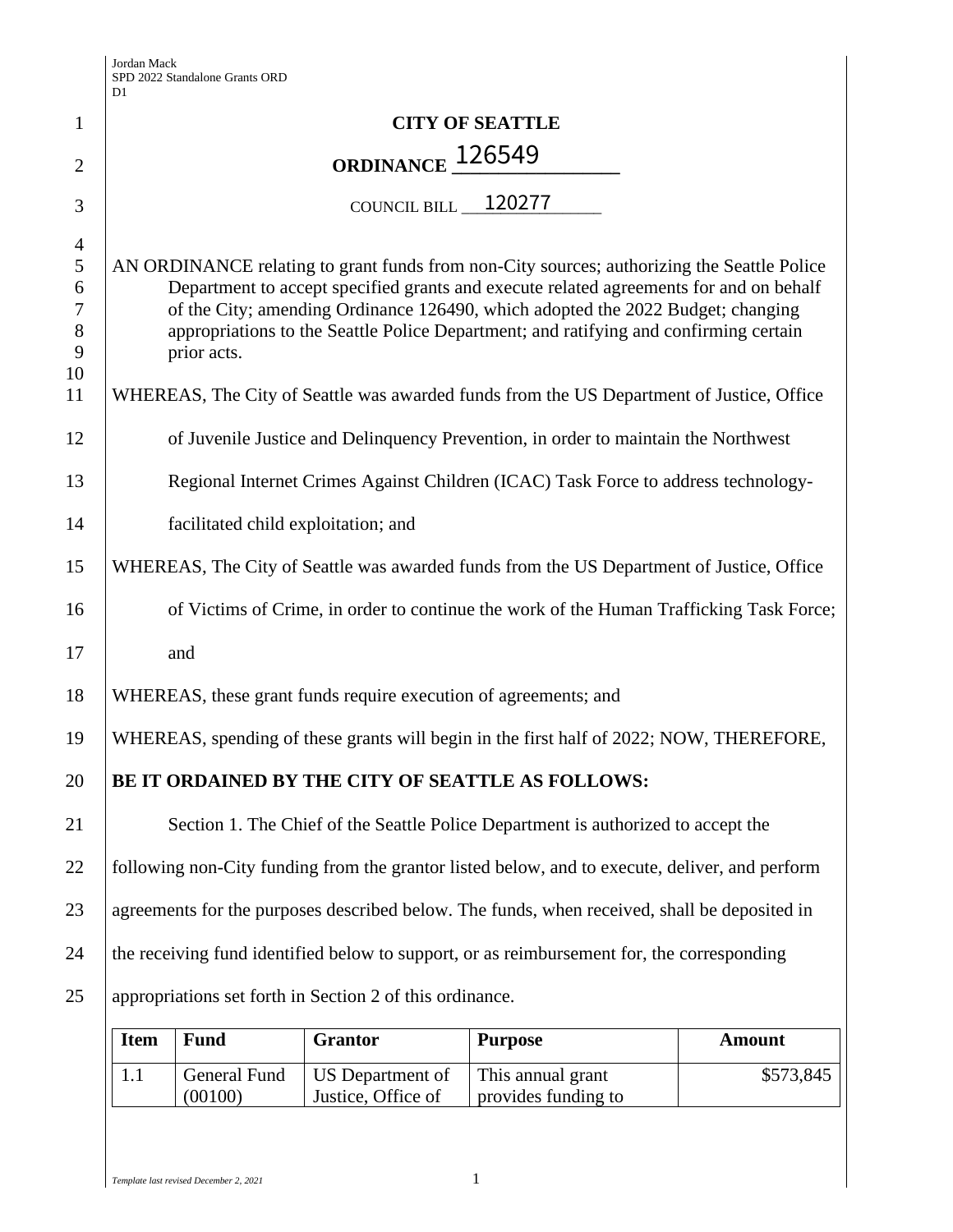|              |              | Juvenile Justice<br>and Delinquency<br>Prevention | maintain the Northwest<br><b>Regional Internet Crimes</b><br>Against Children (ICAC)<br><b>Task Force to address</b> |             |
|--------------|--------------|---------------------------------------------------|----------------------------------------------------------------------------------------------------------------------|-------------|
|              |              |                                                   | technology-facilitated                                                                                               |             |
|              |              |                                                   | child exploitation.                                                                                                  |             |
| 1.2          | General Fund | US Department of                                  | This grant provides                                                                                                  | \$750,000   |
|              | (00100)      | Justice, Office of                                | funding for continuation                                                                                             |             |
|              |              | <b>Victims of Crime</b>                           | of the Human Trafficking                                                                                             |             |
|              |              |                                                   | Task Force.                                                                                                          |             |
| <b>Total</b> |              |                                                   |                                                                                                                      | \$1,323,845 |

1

2 Section 2. Contingent upon the execution of the grant or other funding agreement

3 authorized in Section 1 of this ordinance, the appropriations for the following items in the 2022

## 4 Budget are increased from the funds shown, as follows:

| <b>Item</b>  | <b>Fund</b>             | <b>Department</b>                         | <b>Budget Summary Level</b>                | <b>Amount</b> |
|--------------|-------------------------|-------------------------------------------|--------------------------------------------|---------------|
| 2.1          | General Fund<br>(00100) | <b>Seattle Police</b><br>Department (SPD) | Criminal Investigations<br>$(PO-SP-P7000)$ | \$573,845     |
| 2.2          | General Fund<br>(00100) | <b>Seattle Police</b><br>Department (SPD) | Criminal Investigations<br>(PO-SP-P7000)   | \$750,000     |
| <b>Total</b> |                         |                                           |                                            | \$1,323,845   |

5

6 Unspent funds so appropriated shall carry forward to subsequent fiscal years until they

7 are exhausted or abandoned by ordinance.

8 Section 3. Any act consistent with the authority of this ordinance taken after its passage

9 and prior to its effective date is ratified and confirmed.